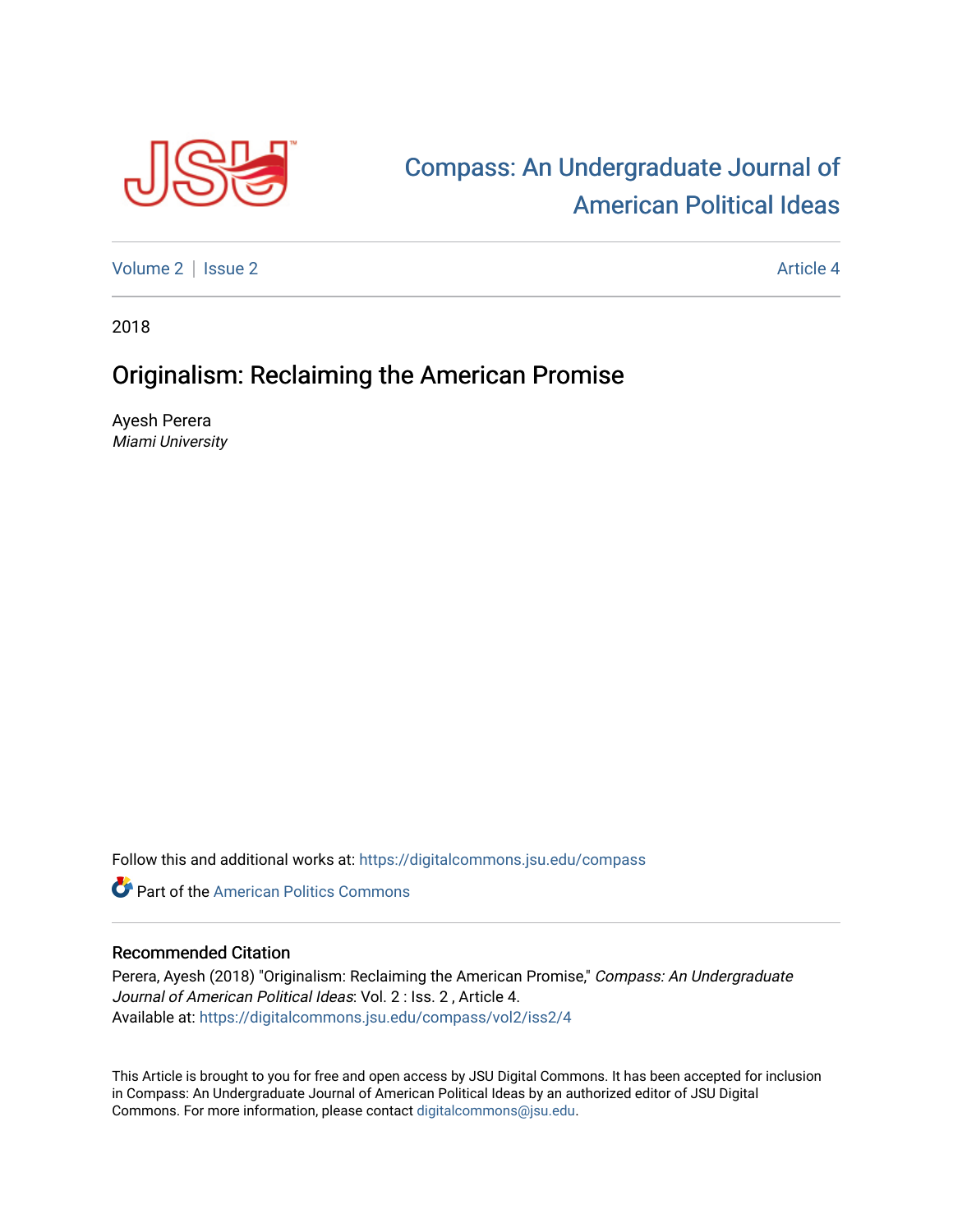Title: Originalism: Reclaiming the American Promise

Author: Ayesh Perera

University: Miami University

Biography: Ayesh Perera arrived in the United States from Sri Lanka in 2014. He graduated (2018) from Miami University with majors in Economics and Political Science, and is pursuing his Master's Degree at Harvard University.

Abstract: Originalism best reflects the Founding Fathers' faith in self-government and also best preserves the legitimacy of the U.S. Supreme Court.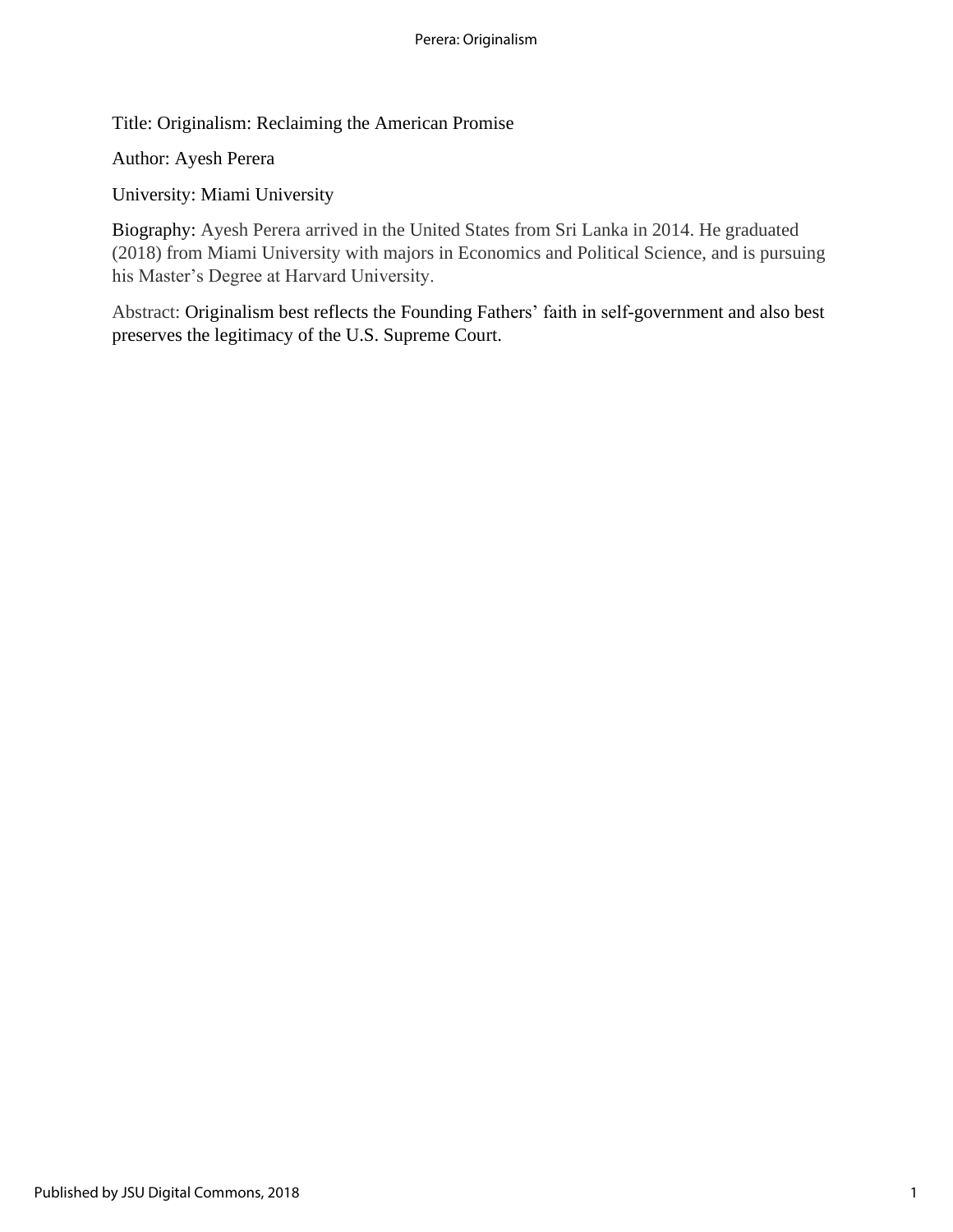The Founding Fathers dreamed of an America where government was of the people, by the people, and for the people. Therefore, the Framers vested the power to create laws in an elected legislature alone. As *Federalist* 78 indicates, they tasked the judiciary with exercising judgment rather than force or will. The most important consideration before the Supreme Court when determining the constitutionality of a law ought to be whether such a law would have been considered constitutional at the time of the adoption of the Constitution and the amendments to it. I argue that examining what the Founders meant and interpreting the Constitution's text according to the original public meaning of its words (also known as Originalism) is the most legitimate manner for the Court to proceed. This mode of interpretation checks the power of the judiciary, and represents the triumph of self-government.

Beginning with *Dredd Scott v. Sanford*, which created "substantive due process,"—and was openly defied by President Lincoln – court decisions on controversial issues inconsistent with the original understanding of the Constitution have threatened the legitimacy of the Court. The violent upheaval that followed *Roe v. Wade*; the open defiance of *Obergefell v. Hodges* by many, including County Clerk Kim Davis, Senators Ted Cruz and Rick Santorum, and Governor Mike Huckabee; the ongoing practice of displaying the Nativity on state property during Christmas; and the recitation of prayers in public schools in defiance of the Court's decision exemplify substantial threats to the Court's legitimacy. Most importantly, the fact that every Republican Presidential nominee since Ronald Reagan has publicly opposed *Roe vs. Wade* is evidence that the Court is akin to a political player in the fray with organized political parties. All of this, I argue, is the consequence of deviating from Originalism.

The chief argument in defense of Originalism is not that it is perfect, but that it beats all competition, including its chief rival: the Living Constitution theory. Originalism has its drawbacks. Invariably judges must decide how to apply the provisions of the Constitution to new phenomena such as new technology. Furthermore, the natural law and the positivist approaches to Originalism may create division among Originalists themselves, especially, when the original public meaning of the text of the Constitution cannot be fully discerned—resulting in Originalists, themselves, drawing different conclusions. For instance, narrow (e.g., Justices Scalia and Thomas; Robert P. George) rather than expansive (e.g., Michael McConnell) interpretations of the original Free Exercise clause of the First Amendment are evidence of division within the Originalist framework (see *Employment Division v. Smith*). Even amidst these divisions, however, all Originalists agree on where to look for answers, which is to say in the original public meaning of the words. Originalists never advocate rendering new meaning to old provisions. Most importantly, Originalism sees the Constitution as a legal text to be interpreted in the context in which it was written, and not as an evolving and changing organism capable of spewing out brand new rights and liberties as deemed needed by a majority of nine unelected judges. Originalism does not invite unelected judges to interpret laws based on their personal views; it primarily relies on historical inquiry, and not moral philosophy.

Despite the aforementioned conflicts within Originalism, answers to most of the controversial cases are crystal clear. Contrary to popular opinion, there's no right to privacy mentioned anywhere in the Constitution. The majority in *Griswold v. Connecticut* was right to conclude that the First, Third, Fourth, and Fifth amendments can be construed to protect people's privacy on certain occasions. However, they set a bad precedent in creating a penumbra of other rights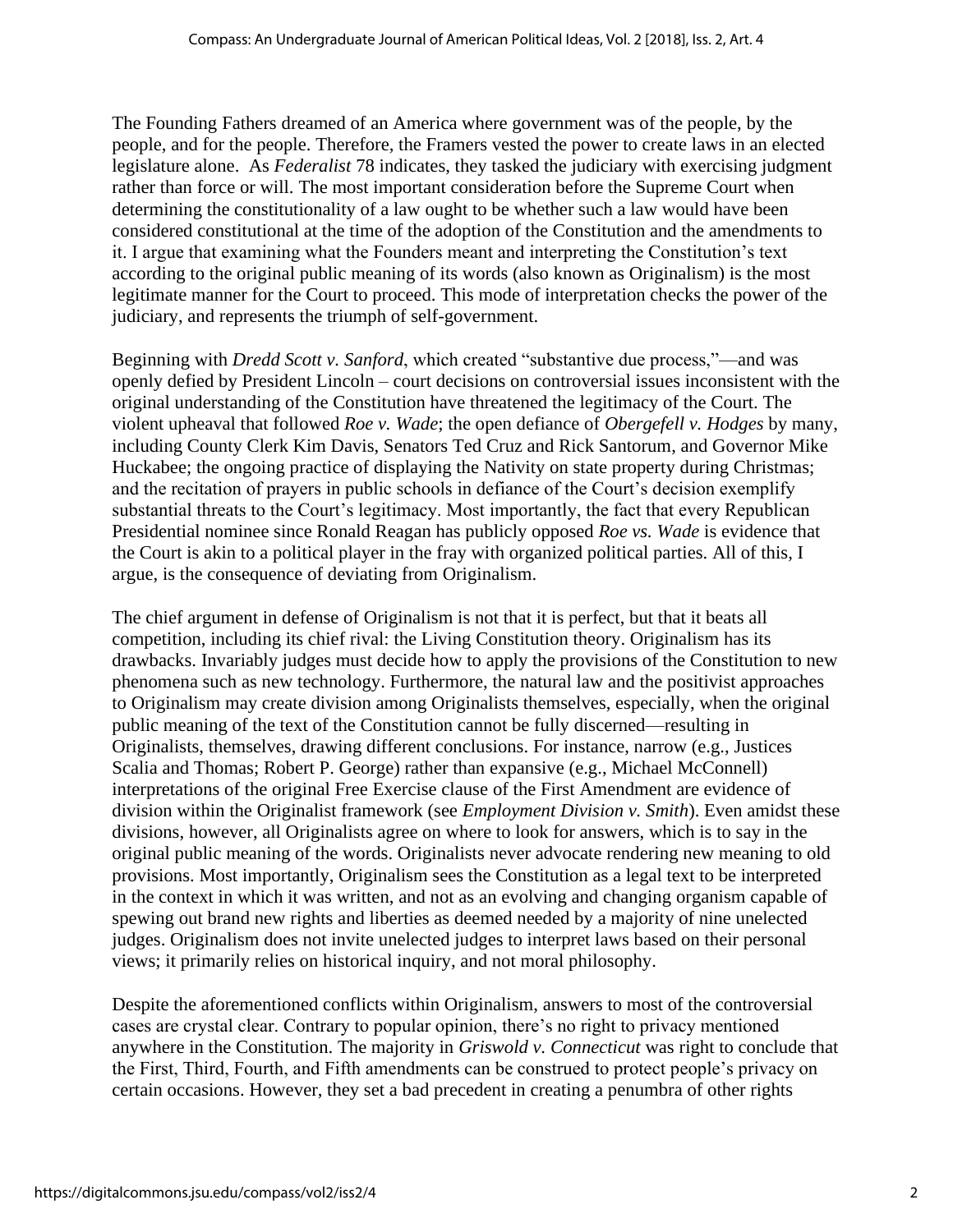including an additional judicially enforceable blanket right to privacy, allowing the federal judiciary to strike down democratically passed laws prohibiting contraception, abortion, and homosexual sodomy, all of which laws had been considered perfectly consistent with the Constitution for nearly two centuries. Furthermore, the ratifiers of the Fourteenth Amendment never understood its text to contain any hidden homosexual marriage clause, only to be discovered by five unelected judges after more than a century. In fact, Justice Kennedy himself emphasized in both *Hollingsworth v. Perry*, and, subsequently, in *United States v Windsor* that the "regulation of domestic relations is an area that has long been regarded as a virtually exclusive province of the States" and that "the Federal Government, through our history, has deferred to state-law policy decisions with respect to domestic relations" (Kennedy, *United States v Windsor*). He has abided by such reasoning only when Originalist arguments could plausibly favor the outcomes he supported in those cases. For instance, Kennedy changed his reasoning in *Obergefell v. Hodges*, applying his own version of the natural law to impose the Court's definition of marriage upon all fifty states.

On another controversial issue, the Establishment Clause was placed in the First Amendment to preserve state prerogative, not to confer upon the Federal Judiciary the right to disestablish stateestablished churches. At the time of the adoption of the Bill of Rights, six of the founding colonies had state-established churches, one of which lasted well into the late 1820's. They were all disbanded not by Congress, but by the states themselves by their own choice. Nobody believed that state-established churches violated the Establishment Clause. Some attempt to argue that based upon the Fourteenth Amendment's incorporation doctrine, the First Amendment could be applied against the states. Nonetheless, the Establishment Clause, just like the Tenth Amendment, was adopted to preserve a state prerogative. As such, even if the rest of the Bill of Rights could be incorporated, it is incoherent to apply against a state a clause which was placed to protect said state's rights.

Moreover, even at the national level, the Establishment clause was meant to prevent Congress from establishing a national church—like England has the Anglican Church. The Framers never called for neutrality between religion and non-religion. Indeed, liberal justices often appeal to a so-called "impregnable and high wall of separation." However, this so-called separation is not rooted in Constitutional tradition but in secular propaganda. The Declaration of Independence, without which there would be no Constitution, mentions the Supreme Being no less than four times, refers to a "firm reliance on Providence'" on which this country was built, and explicitly states that our inalienable rights come not from Congress but from our Creator. Even Jefferson, after mentioning the so-called wall of separation for the first time in his letter to the Danbury Baptists, kept attending church on Capitol Hill—whose use as a church on Sunday was authorized through a Congressional Act in December 1800. Fisher Ames recommended the reverent study of the Bible for school children, and James Madison declared that our Constitution was made for a moral and "religious" people: these were the co-authors of the First Amendment. If anything, what the Founders required of the Establishment Clause was that the national government refrain from establishing a national church, and perhaps remain neutral between various denominations. As opposed to what some secular activists demand, it was not a call for the national government trample upon Ethical Monotheism and promote Atheistic secularism.